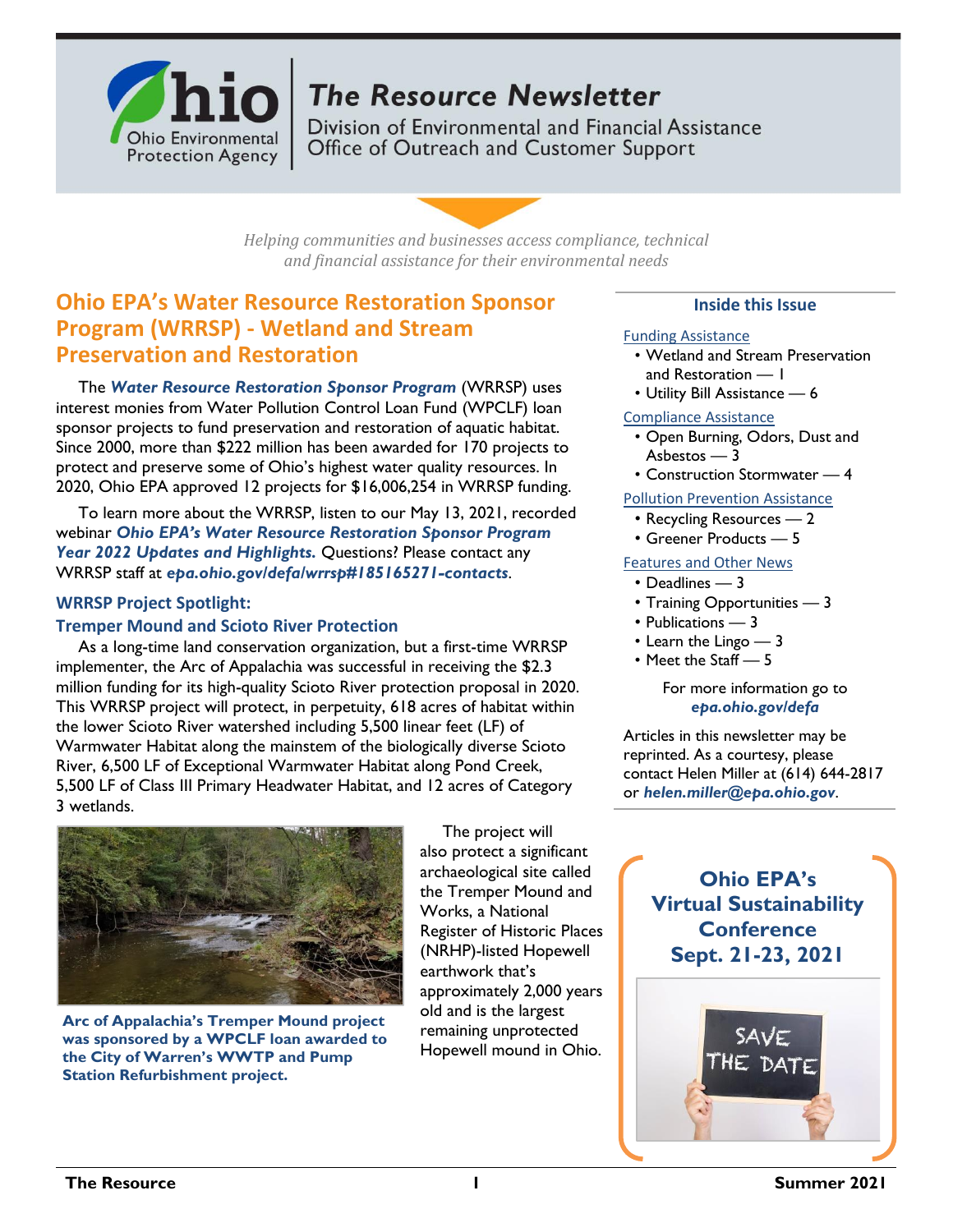## **WRRSP Project Spotlight: Secor Metropark Expansion and Wetland Restoration**



**Metropolitan Park District of the Toledo Area's Secor Metropark Expansion and Wetland Restoration project was sponsored by a WPCLF loan awarded to the City of Akron's WRF Headworks Improvements project.**

As part of the on-going efforts to restore Oak Openings habitat in the former Great Black Swamp area of Northwest Ohio, the Metropolitan Park District of the Toledo Area will acquire an approximately 186-acre former golf course property that contains four acres of existing Category 3 wetlands and 2,800 linear feet of stream (Prairie Ditch) and restore 163 acres of Oak Openings Category 3 wetland communities and 12 acres of upland oak savanna habitat, all adjacent to the 610 acre Secor Metropark.

Existing golf infrastructure will be removed, and the site will be regraded to restore native floodplain, topography, and hydrology. Approximately 7,000 LF of ditches will be plugged/removed, and vegetation will be restored to native, local plant populations. This restoration work will complement the

remaining Oak Openings habitat in the region, which currently sustains more rare species of plants and animals than any other area of a similar size in Ohio.

# **How can I find a recycler in Ohio?**

Today, Ohio residents and businesses have lots of options to return unwanted or extra materials back into use through re-use and recycling. This conserves natural resources and energy and supports recycling jobs throughout the state.

Ohio EPA maintains a searchable *[directory](https://recyclesearch.com/profile/ohioepa-recycling-directory)* of nearby recycling service providers who have volunteered to be listed. You can find recycling opportunities near you by entering your city, state, and/or zip code and then a search term. You may also search for pre-set categories using the material search link. Search results may include curbside recycling programs, drop-off recycling locations, reuse stores, and other service providers. Contact the facility or organization listed in the search results for details or questions. If you have questions or need help with the directory, please contact Kelsey Heyob at *[kelsey.heyob@epa.ohio.gov](mailto:kelsey.heyob@epa.ohio.gov)* or (614) 705-1013.

Many recycling and litter prevention activities across the state are controlled locally. Use our *[recycling and litter](http://wwwapp.epa.state.oh.us/gis/mapportal/ocapp.html)  [prevention map](http://wwwapp.epa.state.oh.us/gis/mapportal/ocapp.html)* to quickly find information for your county and local *[solid waste management district](https://epa.ohio.gov/portals/34/document/general/swmd_contacts.pdf)*. If you still can't find a recycling opportunity for your material, check our *[recycling](https://epa.ohio.gov/ocapp/recycling)* webpage, there are many organizations listed that accept donations.

If you are a business looking to find re-use and recycling solutions for waste and by-product materials, visit the *[Ohio](https://ohio.materialsmarketplace.org/)  [Materials Marketplace](https://ohio.materialsmarketplace.org/)* (OMM). OMM is a free online service where Ohio businesses, not-for-profits, and government

organizations can advertise and acquire useful products and materials that may be destined for a landfill. The mobile option platform connects organizations seeking material reuse and recycling options.

Ohio EPA manages and markets OMM, with support from partners including the United States Business Council for Sustainable Development, the Ohio By-Product Synergy Network, and Ohio's Solid Waste Management Districts. OMM has seen steady growth in participation and material transactions have saved virgin material substitution costs and avoided landfill costs.

Please visit *[ohio.materialsmarketplace.org](https://ohio.materialsmarketplace.org/)* for more information or to participate.

| <b>A</b> RecycleSearch                         |                                          | Columbus OH, United States<br>о<br>Change location |
|------------------------------------------------|------------------------------------------|----------------------------------------------------|
|                                                | <b>OHIO EPA RECYCLING DIRECTORY</b>      |                                                    |
| hio<br>Ohio Environmental<br>Protection Agency | Search Ohio EPA Recycling Directory Now! | $\circ$<br>Search by material                      |
|                                                | <b>HOME</b>                              |                                                    |

**Go to our** *[Recycling](https://epa.ohio.gov/ocapp/recycling)* **web page and our** *[Recycling Directory](https://recyclesearch.com/profile/ohioepa-recycling-directory)* **or visit the Ohio Materials Marketplace.**

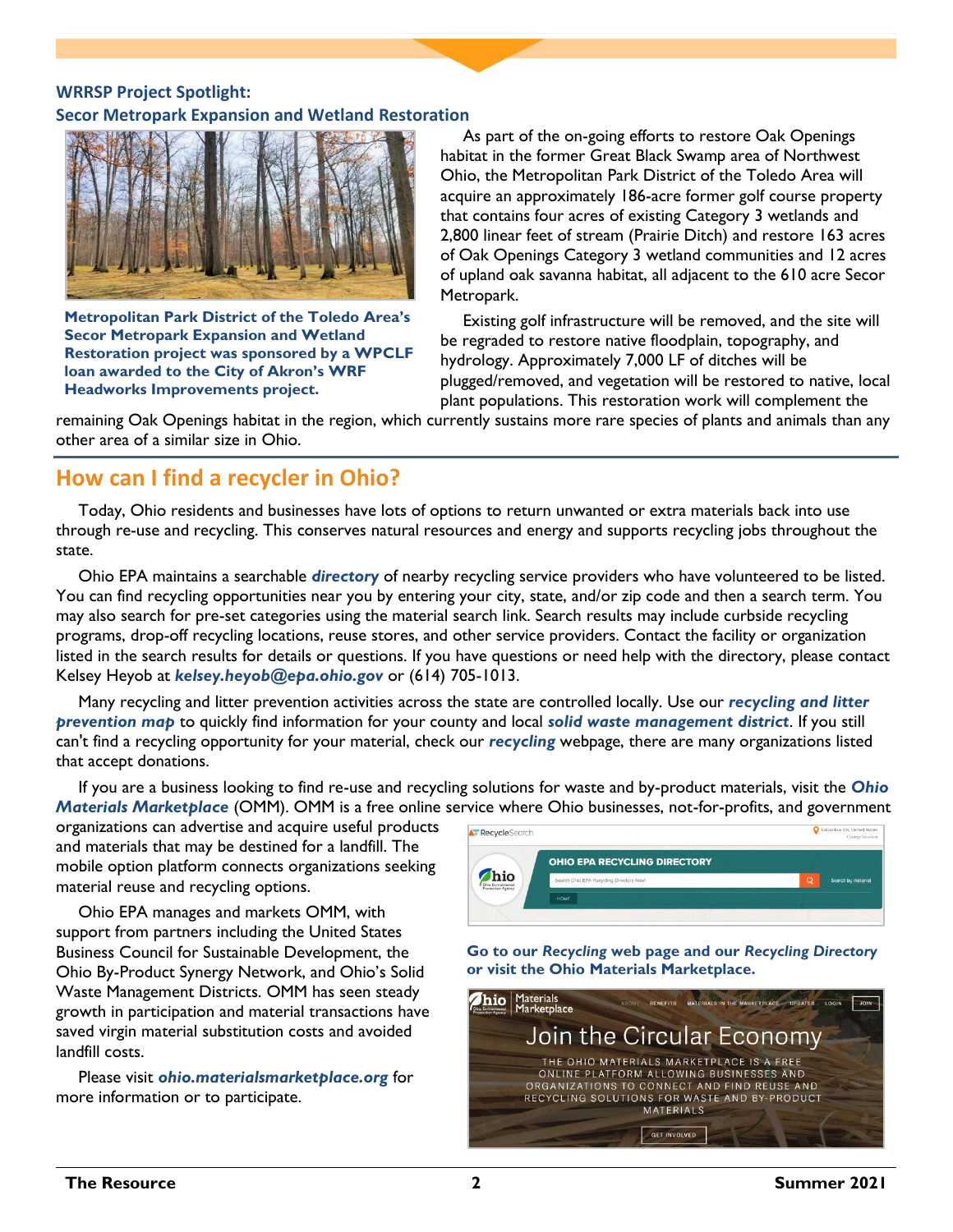## **Open Burning, Odors, Dust, and Asbestos in Demolition in Your Community**

The most frequently reported complaints to Ohio EPA's Division of Air Pollution Control (DAPC) are for open burning, odor, and dust. Ohio EPA also receives numerous questions about the regulation and management of asbestos during demolition.

### **What is open burning?**

Open burning is any set outdoor fire that does not vent to a chimney or stack. Some studies indicate that even small campfires burning clean wood can emit harmful chemicals. Burning unclean materials can be even more hazardous. For example, when you burn refuse in burn barrels or open piles, the potential cost to your health, your home, your neighbors, and your environment far exceeds the price of adequate collection services. Protect yourself, your neighbors, and your wallet by knowing what you can burn and where.

Some information resources on open burning are:

- *[Before You Light It: Know Ohio's Open Burning Regulations](https://epa.ohio.gov/portals/47/facts/openburn.pdf)*
- *[What You Can Burn in the Neighborhood](https://epa.ohio.gov/portals/47/facts/WhatYouCanBurnintheNeighborhood.pdf)*
- Ohio EPA's Division of Air Pollution Control website: *[epa.ohio.gov/dapc/general/openburning](https://epa.ohio.gov/dapc/general/openburning)*.

### **How is asbestos regulated?**

The asbestos program regulates two primary areas: emissions control, and licensing and certification of companies and persons directly involved in the abatement industry. They also ensure the safety and quality of asbestos services by requiring approved training specific to asbestos related activities and by inspecting/auditing the activities of program participants. The regulations require that contractors do several things, such as provide a notification, conduct thorough inspections to determine the presence of asbestos, follow specific work practices, and ensure proper disposal of asbestos-containing material. More details on the asbestos program can be found at *[epa.ohio.gov/dapc/atu/asbestos](https://epa.ohio.gov/dapc/atu/asbestos)*.

### **Do you have odors and dust in your community?**

Remember, all cities have odors and dust; the expectation of zero dust/odor is not a realistic expectation. Ohio EPA should get involved when you observe a business that has excessive dust generated on their property or a strong odor. Just because there is an odor does not always mean harm – for example mulching and wastewater facilities may smell bad but aren't harmful.

Who should you call? Each Ohio EPA district office has a contact for open burning, asbestos, and complaints. Find out who to call/contact on our district office map at *[epa.ohio.gov/dapc/general/dolaa](https://epa.ohio.gov/dapc/general/dolaa)* or use our online complaint form by clicking on the blue button on *[Ohio EPA's home page](https://epa.ohio.gov/)*.

## **Deadlines**

- Aug. 13, 2021 *[Ohio Diesel Mitigation Trust Fund](https://www.epa.ohio.gov/oee/#1844010799-dmtf-2021-request-for-applications-to-replace-diesel-off-road-equipment)* applications due.
- Aug. 1- 15, 2021 *[Water Resource Restoration Sponsor Program](https://epa.ohio.gov/defa/wrrsp)* (WRRSP) nomination period.

## **Training Opportunities**

- July 1, 2021 *[The Compliance Assistance Unit: Troubleshooting](https://register.gotowebinar.com/register/8222907031217905680) [Noncompliance for Smaller Mechanical Wastewater Treatment](https://register.gotowebinar.com/register/8222907031217905680) [Plants](https://register.gotowebinar.com/register/8222907031217905680)*
- July 20, 2021 *Wha[t's New for '22 in Ohio's Water Pollution Control Loan Fund Program](https://register.gotowebinar.com/register/5044575155516934158)*.
- July 29, 2021 *[Air Pollution Risk Management Program for Drinking Water and Wastewater Treatment](https://register.gotowebinar.com/register/4898761222015508748) [Plan Superintendents/Operators](https://register.gotowebinar.com/register/4898761222015508748)*.

## **New Publications**

• *[May 2021, Small Biz@EPA](https://www.epa.gov/sites/production/files/2021-05/documents/smallbizepa_may_2021.pdf)*, U.S. EPA.

**Listen to our March 11, 2021,** *[Open](https://www.youtube.com/watch?app=desktop&v=3dbNCgCK32Y)  [Burning, Odors, Dust, and Asbestos in](https://www.youtube.com/watch?app=desktop&v=3dbNCgCK32Y)  [Demolition in Your Community](https://www.youtube.com/watch?app=desktop&v=3dbNCgCK32Y)* **recorded webinar on** *[Ohio EPA's](http://www.youtube.com/user/PIC1049)  [YouTube Channel](http://www.youtube.com/user/PIC1049)* **to learn more. Presenters: Jeff Gerdes and John Paulian, Division of Air Pollution Control (DAPC).**



**Submit a Complaint** Complete our Online Form (D) **Notify us about Non-emergency Issues** 

# **Learn the Lingo**

*[Ohio EPA's Ohio Materials](https://ohio.materialsmarketplace.org/)  [Marketplace](https://ohio.materialsmarketplace.org/)* (OMM) is a free online platform that allows businesses and organizations to connect and find reuse and recycling solutions for waste and by-product materials.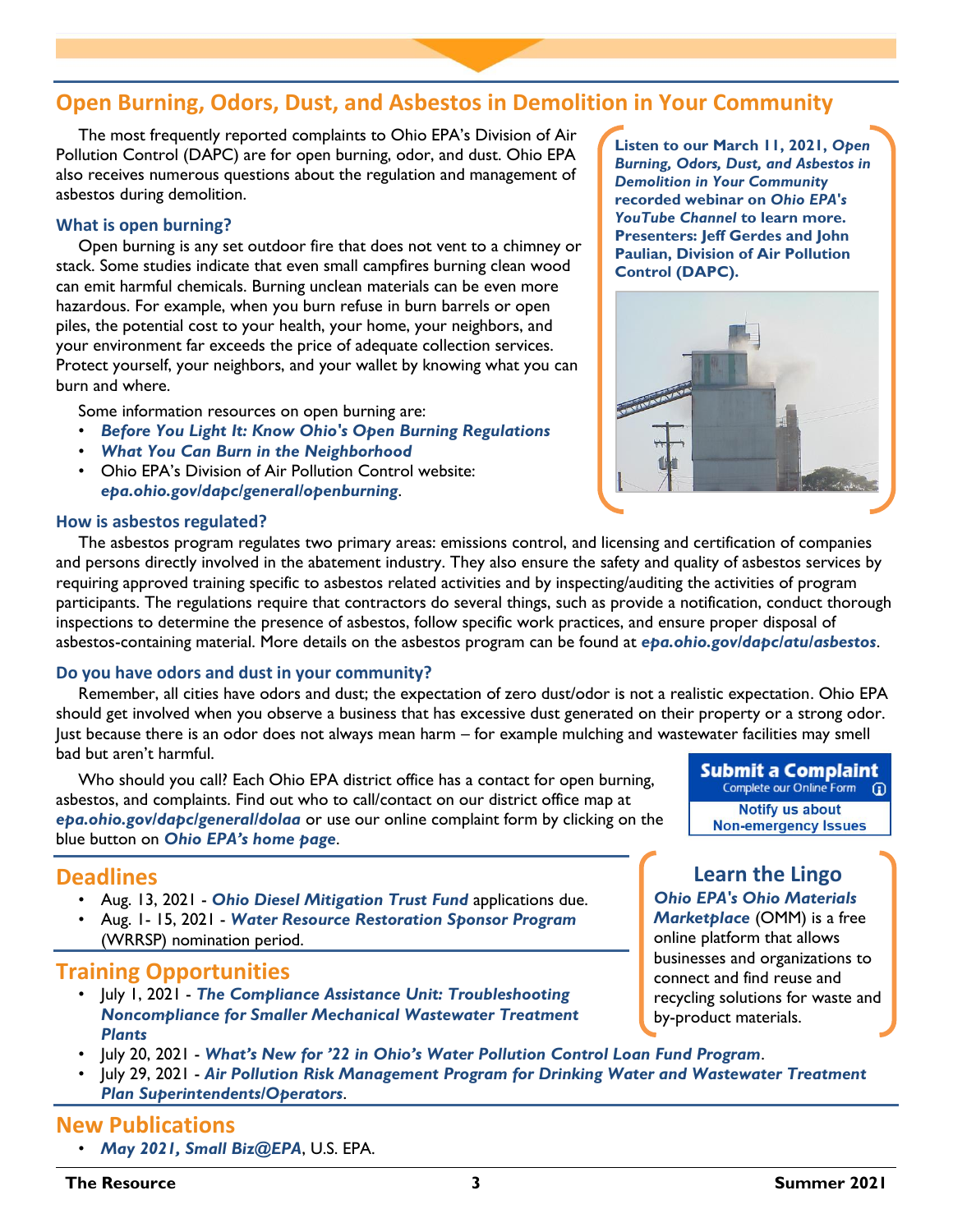## **Construction Stormwater Resources**

It's summer in Ohio, and lots of construction is happening. Construction sites can impact Ohio's waters by:

- adding pollutants, especially sediment, to rainwater running off construction sites; and
- making long-term land use changes that alter the hydrology and pollutant loading of local streams.

To limit the negative impacts of construction projects on Ohio's waters, Ohio EPA's Division of Surface Water (DSW) administers a permitting program designed to document construction activity in the state and require practices that keep pollutants out of the streams. The permitting program is mandated in the Clean Water Act and is part of the NPDES (National Pollutant Discharge Elimination System) program.

### **Who needs a permit?**

As of March 10, 2003, if your project disturbs one or more acres of ground, you must get a permit to discharge stormwater from your site. If your project disturbs less than one acre but is part of a larger plan of development or sale, you also need a permit to discharge stormwater from the site.

### **How do I get a permit?**

Most sites may get permit coverage under the general permit for discharge of stormwater associated with construction activity.

To get permit coverage, follow these steps, in order:



**To learn more about construction stormwater, go to** *[Ohio EPA's YouTube](http://www.youtube.com/user/PIC1049)  [Channel](http://www.youtube.com/user/PIC1049)* **and listen to our March 25, 2021 webinar,** *[NPDES Construction Storm Water](https://www.youtube.com/watch?v=6b24wv6Hbxw)  [101](https://www.youtube.com/watch?v=6b24wv6Hbxw)***. This webinar provided an overview of Ohio's construction stormwater requirements and the construction general permit. Topics included permit coverage, notice of intent and notice of termination applications, basic stormwater pollution prevention plans, and both active and post-construction requirements.**

- Develop a *[storm water pollution prevention plan \(SWP3\)](https://epa.ohio.gov/dsw/storm/const_SWP3_check.aspx)* for the construction site;
- Submit a *[notice of intent \(NOI\)](https://epa.ohio.gov/dsw/storm/index/tabid/3905/LiveTabId/108450/Default.aspx)* requesting coverage for your discharges under the general permit;
- Wait until you receive the Ohio EPA approval letter stating that you are covered under the general permit;
- Ensure that contractors, subcontractors, and staff understand their roles in carrying out the SWP3;
- Implement the SWP3:
- Proceed with construction, including regular maintenance and *[inspection](https://epa.ohio.gov/portals/35/storm/CGP_Ins1.pdf)* of sediment and erosion controls and stormwater management facilities.

For more information go to the DSW webpage at *[epa.ohio.gov/dsw/storm/index#189482493-construction-activities](https://epa.ohio.gov/dsw/storm/index#189482493-construction-activities)* or see *[Ohio EPA's storm water program fact](https://epa.ohio.gov/Portals/35/storm/phase2factsheet.pdf) sheet*. If you have more questions, contact one of DSW's staff members found online at *[epa.ohio.gov/dsw/storm/index#189482498-contacts](https://epa.ohio.gov/dsw/storm/index#189482498-contacts)*.



*[The Encouraging Environmental Excellence](https://epa.ohio.gov/ocapp/ohioe3)* **(E3) Achievement Silver, Gold, and Platinum Awards recognize an organization's exceptional achievements in environmental stewardship. Any business, industry, trade association, professional organization, or local government of Ohio can be recognized for their commitment to environmental excellence. Apply today!**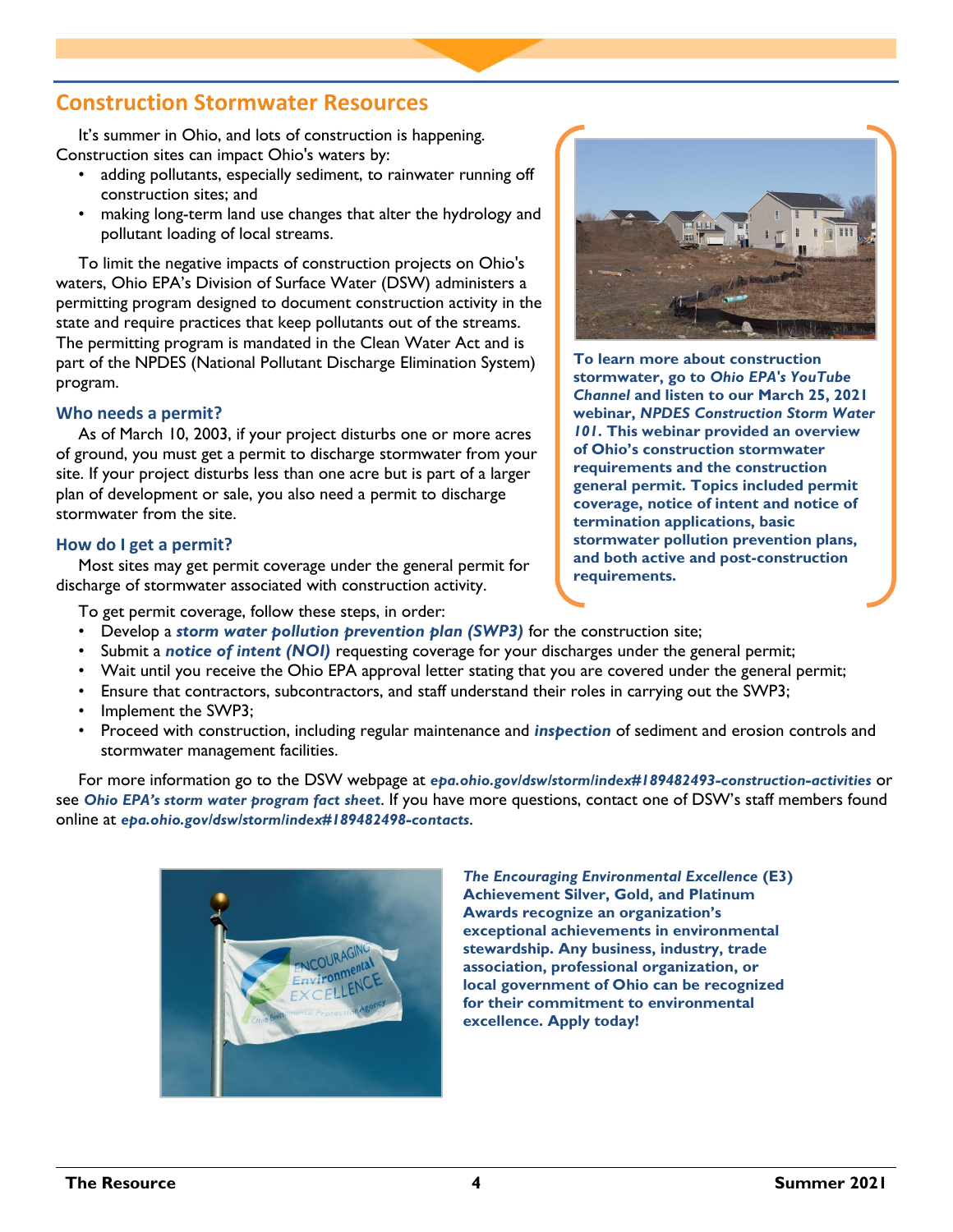# **Are you trying to purchase greener products?**

If you answered yes, you might find U.S. EPA's *[Sustainable Marketplace: Greener](https://www.epa.gov/greenerproducts)  [Products and Services](https://www.epa.gov/greenerproducts)* website helpful. They have information for consumers, manufacturers, and institutional purchasers. By looking for greener products when you shop, you will be joining millions of Americans in helping protect human health and the environment.

To help you buy greener, below are some links you might find helpful:

- *[Identify greener products and services](https://www.epa.gov/greenerproducts/identify-greener-products-and-services)*. Categories such as cleaners, carpet, electronics, and more.
- *[Make sense of ecolabels and marketing claims](https://www.epa.gov/greenerproducts/introduction-ecolabels-and-standards-greener-products)*. Ecolabels are marks placed on product packaging or in e-catalogs that can help consumers and institutional purchasers quickly and easily identify those products that meet specific environmental performance criteria and are therefore deemed environmentally preferable. Ecolabels can be owned or managed by government agencies, nonprofit environmental advocacy organizations, or private sector entities.
- *[Understand the benefits of buying green](https://www.epa.gov/greenerproducts/why-buy-greener-products)*. These impacts may occur at one, or at many places throughout the product's life cycle: for example, extracting raw materials, manufacturing, packaging, distribution, retailing, and product use, repair or maintenance, and disposal.

If you are a business or manufacturer, you may find these links helpful:

- *[Institutional Purchasers of Greener Products and Services](https://www.epa.gov/greenerproducts/institutional-purchasers-greener-products-and-services)*
- *[Manufacturer Information on Greener Products](https://www.epa.gov/greenerproducts/manufacturer-information-greener-products)*

## **Meet the DEFA Staff**

**Peter Dittrich** joined DEFA this spring in the environmental engineering unit. Peter earned a Bachelor of Science in environmental engineering from The Ohio State University with a minor in environmental sciences.

### **How long have you worked for Ohio EPA?**

I was a college intern in DSW at CDO in the summer of 2019 and excited to come back as a full-time employee for DEFA in March 2021.

### **What excites you the most about the work that you do or your field of study?**

I have always been drawn to working with water, so getting to work on stormwater, wastewater, green infrastructure, wetland, and stream projects is a dream come true.

### **Favorite memory or accomplishment with the agency or related to your field?**

My most cherished accomplishment to date is getting my research paper published after completing field work and editing it for two years. The field work was conducted when I was an intern at The Wilds, and I was studying whether or not series of beaver ponds had any effect on acid mine drainage. It was published in 2020 in the Journal of the American Society of Mining and Reclamation.

### **What are your favorite things to do outside of work?**

Outside of work, I enjoy trying out new recipes in the kitchen as well as going to new restaurants. I also like to go on hikes and visit the metro parks within Columbus. I try to be outside as much as possible when the weather is nice. Biking to work was such a great experience when I was an intern at the Ohio EPA, and I plan to continue that when we return to the office.

### **Who inspires you?**

This might sound like a cliché, but nature itself inspired me to choose this career path. Ever since I was a kid, I was outside whenever I wasn't in school, and it just gave me such an appreciation of our natural surroundings.